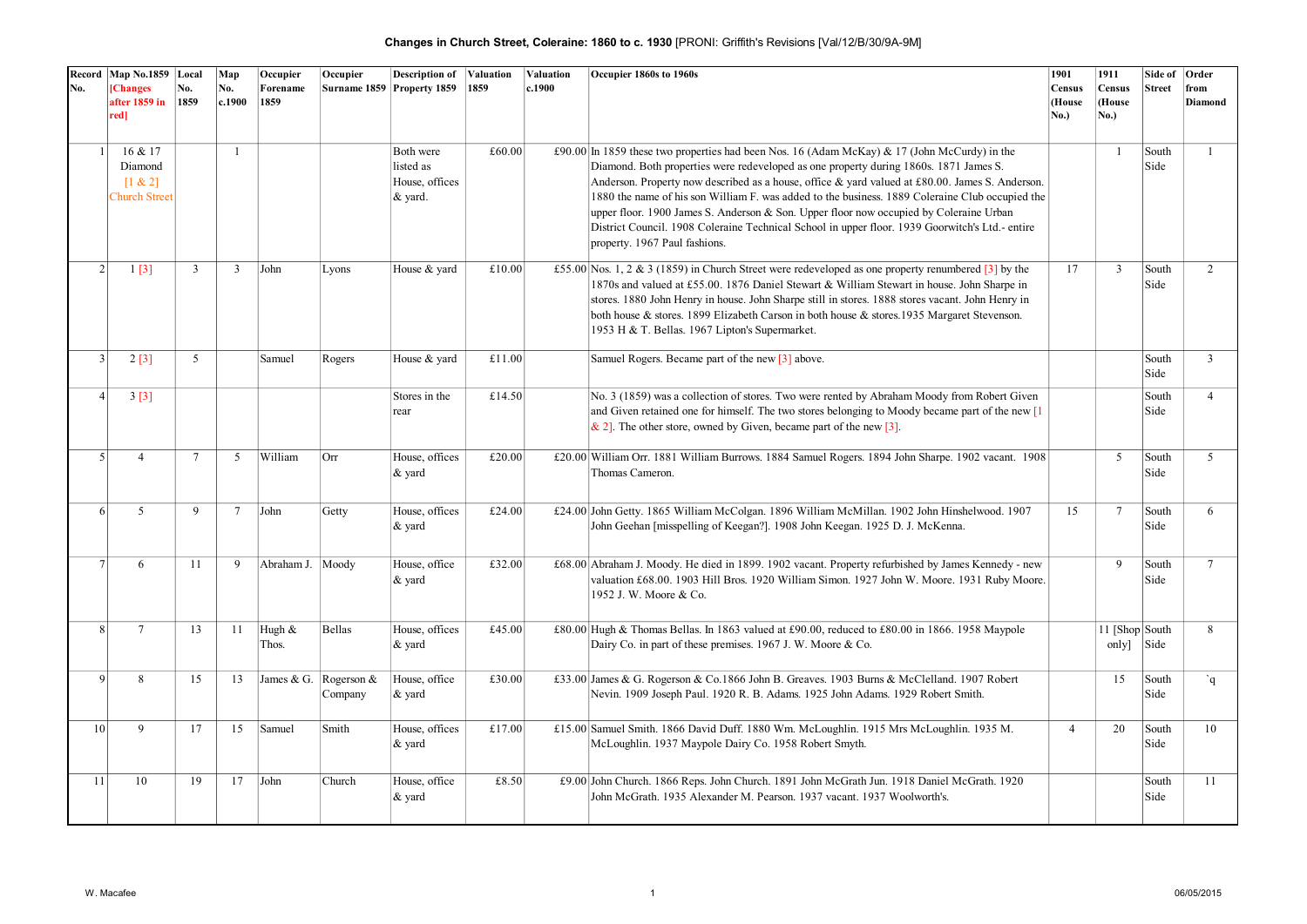| No. | Record   Map No.1859   Local<br>[Changes<br>after 1859 in | No.<br>1859 | Map<br>No.<br>c.1900 | Occupier<br>Forename<br>1859 | Occupier   | <b>Description of Valuation</b><br>Surname 1859 Property 1859                     | 1859   | Valuation<br>c.1900 | Occupier 1860s to 1960s                                                                                                                                                                                                                                                                                                                                                                                                                                                                                                  | 1901<br>Census<br>(House | 1911<br>Census<br>(House              | Side of<br><b>Street</b> | Order<br>from<br>Diamond |
|-----|-----------------------------------------------------------|-------------|----------------------|------------------------------|------------|-----------------------------------------------------------------------------------|--------|---------------------|--------------------------------------------------------------------------------------------------------------------------------------------------------------------------------------------------------------------------------------------------------------------------------------------------------------------------------------------------------------------------------------------------------------------------------------------------------------------------------------------------------------------------|--------------------------|---------------------------------------|--------------------------|--------------------------|
|     | red]                                                      |             |                      |                              |            |                                                                                   |        |                     |                                                                                                                                                                                                                                                                                                                                                                                                                                                                                                                          | No.)                     | <b>No.)</b>                           |                          |                          |
|     | 12 <br>11                                                 | 21          | 19                   | Malcolm                      | McMullen   | House, offices<br>$\&$ yard                                                       | £27.00 |                     | £18.00 Malcolm McMullan. 1863 James McCandless. 1873 Joseph Johnston & William Crawford. 1874<br>vacant. 1875 Daniel McMullan. 1884 vacant. 1885 Margaret Butler. 1886 Sarah Smith. 1889<br>William Knox. 1896 Miss Coyle. 1902 George Hunter. 1905 J. W. Johnston. 1906 John Caldwell.<br>1927 Thomas J. Mills. 1932 Woolworth's.                                                                                                                                                                                       |                          | 19                                    | South<br>Side            | 12                       |
| 13  | 11a                                                       |             | 21                   | Not listed in<br>1859        |            |                                                                                   |        |                     | £15.00 This property was created in 1863 with Hugh Cheyne as its first occupant. 1873 David<br>McSkimmin. 1881 vacant. 1882 James Reynolds. 1883 vacant. 1884 William Burrowes. 1886<br>Hugh McKay. 1887 David McKay. 1888 Robert J. Watson, then J. McCloskey. 1890 Robert J.<br>Watson. 1892 William Knox. 1896 Robert J. Watson. 1905 W. A. Hughes. 1907 McGrath Bros.<br>1927 Samuel McGrath. 1932 Woolworth's.                                                                                                      |                          |                                       | South<br>Side            | 13                       |
| 14  | 12                                                        | $23 - 25$   | 23                   | Robert                       | Nevin      | House, offices<br>$\&$ yard                                                       | £48.00 |                     | £48.00 Robert Nevin. 1866 Robert Nevin & Sons. 1877 William J. Baxter. 1921 W. J. Baxter Ltd. 1925<br>Robert MacIntosh. Woolworth's took over this property circa 1955                                                                                                                                                                                                                                                                                                                                                   | 3                        | 25                                    | South<br>Side            | 14                       |
| 15  | 13                                                        | $27 - 29$   | 25                   | Joseph                       | McCarter   | House (part of)<br>& a house<br>(unfinished),<br>offices & yard                   | £46.00 |                     | £68.00 Joseph McCarter. 1865 John Huey. Valuation now £48.00. Property now described as including a<br>shop. 1878 John Nevin, succeeded by William Nevin and then Thomas Nevin. 1882 Wm. John<br>Smyth in ground floor, valued at £50.00. William Price in upper floor, valued at £20.00. 1885<br>John Huey in ground floor. 1889 Coleraine YMCA in upper floor, now valued at £18.00. 1902<br>Wm. J. McKenney in the ground floor. 1921 W. J. Baxter Ltd. 1924 Richard McDermott. 1930<br>David Dixon. 1952 Dixon & Co. |                          | 26<br>[Shop]<br>only<br>27<br>[House] | South<br>Side            | 15                       |
| 16  | 14                                                        | 31          | 27                   | Alexander                    | Campbell   | House. offices<br>$\&$ yard                                                       | £8.50  |                     | £32.00 Alexander Campbell. 1865 Barry Cunningham. 1870 rebuilt - new valuation £32.00 - occupant<br>John B. McCloud. 1871 vacant. 1872 Wm. & Jas. Nevin. 1883 J. B. Stewart. 1912 Johnston &<br>Armstrong. Nos. 14 & 15 now one shop - valued at £64. 1929 Annie Johnston. 1935 Samuel John<br>Armstrong. 1955 R. McIntosh & Co.                                                                                                                                                                                         | 5                        | 31                                    | South<br>Side            | 16                       |
| 17  | 15                                                        | 33          | 29                   | Barry                        | Cunningham | House, offices<br>& yard with a<br>store in the<br>rear.                          | £15.00 |                     | £25.00 Barry Cunningham. 1870 rebuilt - new valuation £25.00. 1872 Alex Barber M.D. 1883 James<br>Reynolds. 1912 Johnston & Armstrong. Now one shop with No. 14.                                                                                                                                                                                                                                                                                                                                                         | 6                        |                                       | South<br>Side            | 17                       |
|     | 18<br>16                                                  | 35          | 31                   | John                         | Huey       | House (part of)                                                                   | £10.50 |                     | £45.00 John Huey. 1862 William Bamford. 1865 William Anderson. 1868/69 Caskey & Co., then vacant.<br>1870 rebuilt - new valuation £40.00 in 1870 & £45.00 in 1873 - occupant John H. Woods. 1873<br>Reps. John H. Woods. 1884 Anne Woods. 1902 D. C. Woods. 1906 Mrs Woods. 1927 Richard<br>W. Scott. 1940 H. W. G. Weir. 1953 Fleming, Reid & Co. Ltd. 1967 Scotch Wool House.                                                                                                                                          | $7\phantom{.0}$          | 34                                    | South<br>Side            | 18                       |
|     | 19<br>$16 \, [16a]$                                       | 37          | 33                   | Daniel                       | Taylor     | House, offices,<br>vard & small<br>garden, plus<br>unoccupied<br>part of a house. | £30.00 |                     | £35.00 Daniel Taylor. 1862 M. W. Woodburn. 1863 John H. Woods. 1870 rebuilt - new valuation<br>£30.00, increased to £35.00 in 1873. Occupant in 1870 was Thomas Collins. 1884 Anne Woods<br>[died 1933]. 1935 Daniel H. Christie. Miss Woods, Newsagents.                                                                                                                                                                                                                                                                | 8                        | 35                                    | South<br>Side            | 19                       |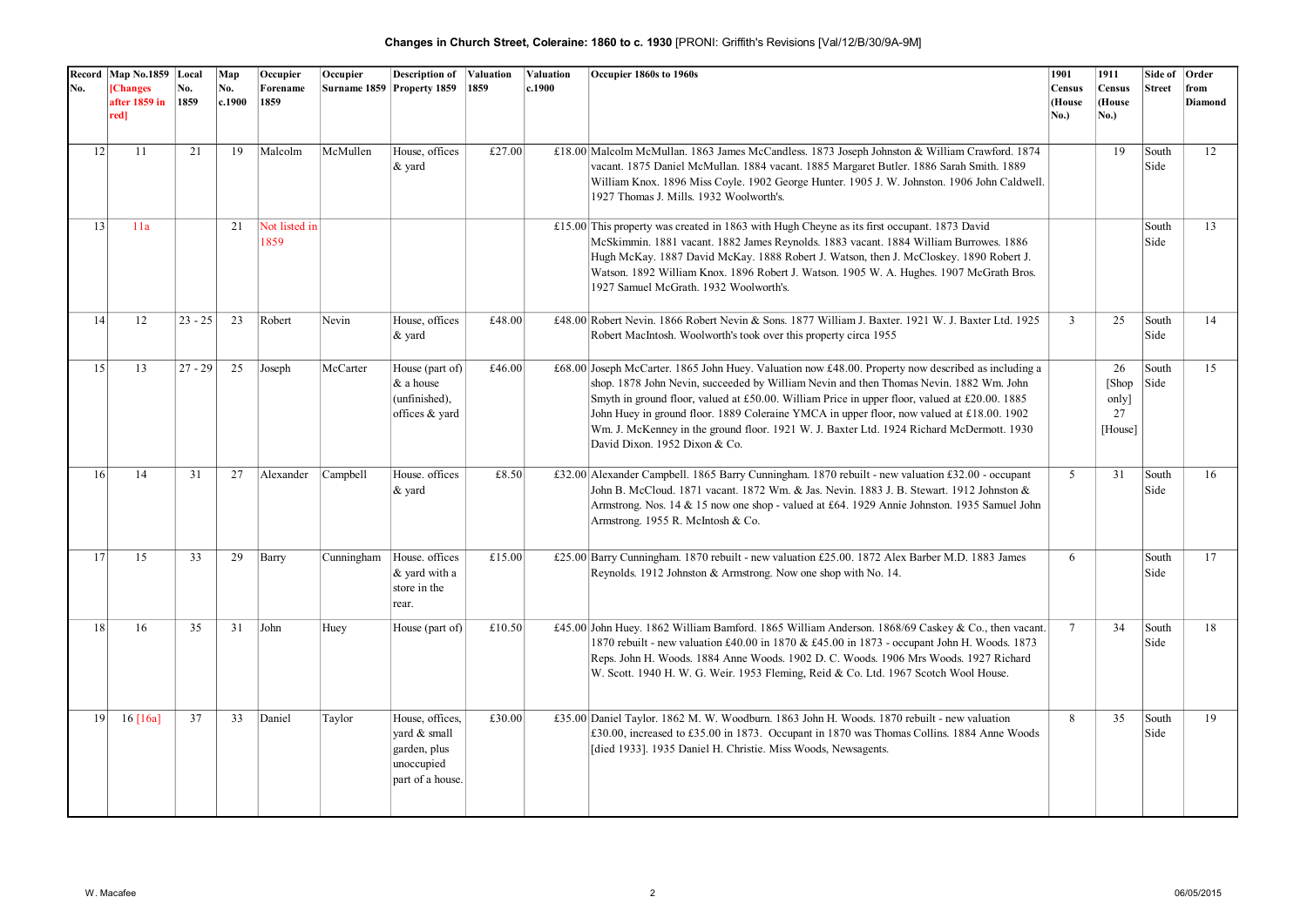| No. | Record Map No.1859 Local<br><b>[Changes</b><br>after 1859 in<br>red] | No.<br>1859 | Map<br>No.<br>c.1900 | Occupier<br>Forename<br>1859 | Occupier   | <b>Description of</b><br>Surname 1859 Property 1859 | Valuation<br>1859 | Valuation<br>c.1900 | Occupier 1860s to 1960s                                                                                                                                                                                                                                                                                                                                                                                                                                                                                                                                                                      | 1901<br>Census<br>(House<br>No.) | 1911<br>Census<br>(House<br>No.)    | Side of<br><b>Street</b> | Order<br>from<br><b>Diamond</b> |
|-----|----------------------------------------------------------------------|-------------|----------------------|------------------------------|------------|-----------------------------------------------------|-------------------|---------------------|----------------------------------------------------------------------------------------------------------------------------------------------------------------------------------------------------------------------------------------------------------------------------------------------------------------------------------------------------------------------------------------------------------------------------------------------------------------------------------------------------------------------------------------------------------------------------------------------|----------------------------------|-------------------------------------|--------------------------|---------------------------------|
| 20  | 17                                                                   | 39          | 35                   | Alexander                    | Anderson   | House, offices<br>$\&$ yard                         | £25.00            |                     | £35.00 Alexander Anderson. 1860 valuation now £21.00. 1871 Hugh Anderson. 1872 John Stewart. 1874<br>Hugh Anderson & John Stewart. At this point the two No. 17s became one property valued at<br>£35.00. Described as licensed premises in the 1885-1892 revision book. Still Anderson & Stewart<br>in 1960s.                                                                                                                                                                                                                                                                               |                                  | 36<br>$[Public \;   Side$<br>House] | South                    | 20                              |
| 21  | 17                                                                   | 41          | 35                   | William                      | Wilson     | House (part of)                                     | £9.00             |                     | William Wilson. 1860 valuation now £13.00. 1868/69 David Wilson. 1874 taken over by Hugh<br>Anderson & John Stewart - see above.                                                                                                                                                                                                                                                                                                                                                                                                                                                             |                                  |                                     | South<br>Side            | 21                              |
| 22  | 18                                                                   | 43          | 37                   | John                         | Curry      | House, offices<br>$\&$ yard                         | £20.00            |                     | £15.00 John Curry. 1862 Neal Read. 1865 Samuel Reed. 1866 Martha Reid with David Wilson, loft over<br>stables. Martha Reid with David Wilson, loft over stables. 1877 Samuel Archibald. 1878 Reps.<br>David Wilson now held the loft over the stables. 1897 Mary Milliken with Reps. David Wilson<br>still holding the loft above the stables. 1926 Thomas Henry. 1927 William John Currie. Both parts<br>of No. 37 were redeveloped in 1930s. 1935 Walter Anderson [House & Electrical Shop]. 1937<br>Lily Leckey [Chemist]. 1935 Letitia Liken [Cake Shop]. 1936 Misses Liken [Cake Shop]. |                                  | 37                                  | South<br>Side            | 22                              |
| 23  | 18                                                                   | 45          | 37                   | Richard                      | Long       | House (part of)                                     | £5.00             |                     | £5.00 Richard Long. 1866 Alexr. McBride with Henry Hill holding a store in the upper part of the<br>house. 1868/69 Alexr. McBride with William Nevin holding a store in the upper part of the house.<br>1871 Matilda Stewart in the lower part of the house with William Nevin stillholding a store in the<br>upper part of the house. 1889 Wm. McMahon in the lower part of the house with William Nevin<br>stillholding a store in the upper part of the house. 1902 John Blair. 1925 Annie McAteer.<br>Redeveloped in 1930s - see above.                                                  |                                  |                                     | South<br>Side            | 23                              |
| 24  | 19                                                                   | 34          | 38                   | Robert                       | Small      | Store                                               | £8.00             |                     | £10.00 Robert Small. 1862 Henry Hill. 1865 John Huey [Hughey]. 1866 James Nevin Jun. 1878 vacant.<br>1879 William McCormick. 1880 vacant. 1883 Patrick Means. 1885 W. J. Doran. 1890 William<br>H. Warke. 1891 Matthew Anderson. 1896 David Edmiston. 1944 Alexander McNeary.<br>Transferred to Kingsgate Street in 1948. 1960s Bob's Menswear                                                                                                                                                                                                                                               |                                  |                                     | North<br>Side            | 21                              |
| 25  | 19a                                                                  |             | 36                   | Not listed in<br>1859        |            |                                                     |                   |                     | £16.00 This property did not exist until the 1870s when Wm. J. Canning was listed as its occupant. 1891<br>John McDonald. 1924 Sarah Cameron. 1925 William M. Cross. 1926 William F. Cross. 1940<br>Alexander Jamieson. Transferred to Kingsgate Street in 1948. Still there in 1960s.                                                                                                                                                                                                                                                                                                       |                                  |                                     | North<br>Side            | 20                              |
| 26  | 20                                                                   |             | 34                   |                              |            | Church &<br>graveyard                               | £58.00            |                     | Church                                                                                                                                                                                                                                                                                                                                                                                                                                                                                                                                                                                       |                                  |                                     | North<br>Side            | 19                              |
| 27  | 21                                                                   | 32          | 32                   | John                         | Lusk       | House, offices<br>$\&$ yard                         | £35.00            |                     | £37.00 John Lusk. 1876 Samuel Woodburn. 1897 Isabel Woodburn. 1927 Samuel McFarlane. 1935<br>Thomas D. MacFarlane (Garage). 1952 T. D. Macfarlane, Ford Depot.                                                                                                                                                                                                                                                                                                                                                                                                                               |                                  | 30                                  | North<br>Side            | 18                              |
| 28  | 22                                                                   | 30          | 30                   | Eneas                        | McAllister | House, offices,<br>vard & small<br>garden           | £24.00            |                     | £25.00 Eneas McAllister. 1866 Robert McNabb. 1881 vacant. 1882 Thomas Long. 1885 Thomas &<br>William Long. 1894 William Long's name stroked out. 1899 Catherine Long. 1912 William Long.<br>1924 Catherine Long. 1935 Thomas D. MacFarlane (Garage). 1952 T. D. Macfarlane, Ford<br>Depot.                                                                                                                                                                                                                                                                                                   | 9                                |                                     | North<br>Side            | 17                              |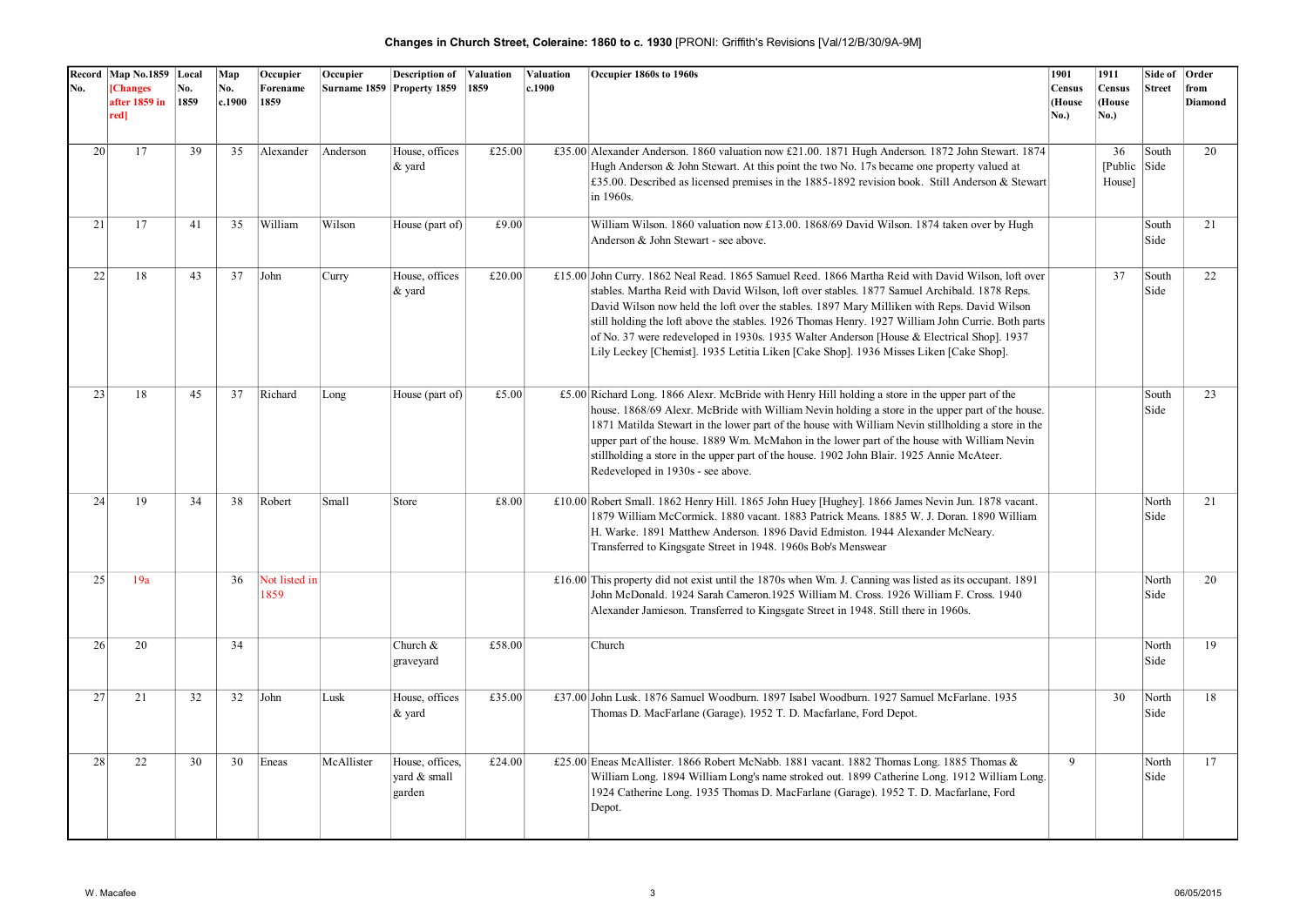| No.             | Record Map No.1859 Local<br><b>[Changes</b><br>after 1859 in | No.<br>1859 | Map<br>No.<br>c.1900 | Occupier<br>Forename<br>1859 | Occupier       | <b>Description of Valuation</b><br>Surname 1859 Property 1859 | 1859   | Valuation<br>c.1900 | Occupier 1860s to 1960s                                                                                                                                                                                                                                                                                                                                                                                                                                                                                                                                                        | 1901<br>Census<br>(House | 1911<br><b>Census</b><br>(House | Side of<br><b>Street</b> | Order<br>from<br>Diamond |
|-----------------|--------------------------------------------------------------|-------------|----------------------|------------------------------|----------------|---------------------------------------------------------------|--------|---------------------|--------------------------------------------------------------------------------------------------------------------------------------------------------------------------------------------------------------------------------------------------------------------------------------------------------------------------------------------------------------------------------------------------------------------------------------------------------------------------------------------------------------------------------------------------------------------------------|--------------------------|---------------------------------|--------------------------|--------------------------|
|                 | red]                                                         |             |                      |                              |                |                                                               |        |                     |                                                                                                                                                                                                                                                                                                                                                                                                                                                                                                                                                                                | No.)                     | <b>No.)</b>                     |                          |                          |
| 29              | 23                                                           | 28          | 28                   | John                         | Dillon         | House, office,<br>vard & small<br>garden                      | £22.00 |                     | £36.00 John Dillon. 1866 John & James Dillon. 1879 James Dillon only. 1880s valuation increased to<br>£36.00. 1907 Mary A. McCloskey. 1924 Mary A. Dempsey. 1952 Simpson & Hill [Ireland] Ltd.                                                                                                                                                                                                                                                                                                                                                                                 | 10                       | 28                              | North<br>Side            | 16                       |
| 30 <sup>1</sup> | 24                                                           | 26          | 26                   | John                         | McCandless     | House, office,<br>vard & small<br>garden                      | £22.00 |                     | £28.00 John McCandless. 1879 Charles Forsyth M.D. 1880s valuation increased to £28.00. 1912 D.<br>Forsythe & Mrs Edmundson. Forsythe replaced 1915 by Joseph Mullen. 1916 W. D. Wightman.<br>1928 Patrick McKeown. 1931 Thompson's Dye works. Mrs Edmundson was still resident in the<br>house part of this building in 1931. 1935 she was replaced by Francis Edmundson. 1941 Simpson<br>& Hill. 1952 Simpson & Hill (Ireland) Ltd.                                                                                                                                           | 11                       | 24                              | North<br>Side            | 15                       |
| 31              | 25                                                           | 24          | 24                   | Robert                       | Milliken       | House, office,<br>vard & small<br>garden                      | £17.00 |                     | £35.00 Robert Milliken. 1872 Isabella Patterson. 1878 Andrews family. 1880s John McMurtry. 1889<br>vacant. 1891 Thomas McFarlane. 1893 an extension to the shop increased valuation to £35.00.<br>1935 Thomas MacFarlane & Sons.                                                                                                                                                                                                                                                                                                                                               | 12                       | 21                              | North<br>Side            | 14                       |
| 32              | 26                                                           | 22          | 22                   | Hugh                         | McAtamney      | House, offices<br>& yard                                      | £20.00 |                     | £20.00 Hugh McAtamney. 1872 John Mills. 1902 W. T. Montgomery. This property, along with Nos. 27<br>& 28 [1859 numbers], was redeveloped 1908/1909. Valuation now £48.00. 1912 vacant. 1913 W<br>[?] McLaughlin. 1917 vacant. 1919 Thomas James Moore and the valuation was reduced to<br>£41.00. 1935 James W. Moore. 1936 Thomas J. Moore. 1952. T. J. Moore. 1966 Wimpy Bar.                                                                                                                                                                                                | $\overline{2}$           |                                 | North<br>Side            | 13                       |
| 33              | 27                                                           | 20          | 20                   | William                      | Robb           | House, offices,<br>vard & small<br>garden                     | £27.00 |                     | £18.00 William Robb. This property was divided in 1874. This part, occupied by James B. Stewart, was<br>valued at £18.00. 1877 Thomas J. Henry. 1878 William J. Long (Boot Merchant). 1906 W. T.<br>Montgomery in upper floor and the River Plate Fresh Meat Co. on the ground floor. 1908/1909<br>the property was redeveloped. 1909 James G. Young occupied a shop (ground floor), stores $\&$<br>yard, valued at $£26.00$ . The upper floor was occupied by the Governors of the Bank of Ireland and<br>valued at £11.00. 1920s and 1930s various occupants on both floors. | $\mathbf{1}$             |                                 | North<br>Side            | 12                       |
| 34              | 27a                                                          |             | 18                   | Not listed in<br>1859        |                |                                                               |        |                     | £13.00 This property was created in 1874 and was valued at £13.00. First occupant was William J. Long<br>(Boot Merchant). 1878 Daniel Todd. 1881 Robert Smith. 1882 S. P. Milliken. 1884 vacant. 1886<br>Hugh A. G. Black (Confectioner). 1908/1909 the property was redeveloped and became part of<br>either No. 16 or No. 20 [1907].                                                                                                                                                                                                                                         |                          |                                 | North<br>Side            | 11                       |
| 35              | 28                                                           | 18          | 16                   | James                        | <b>Brookes</b> | House                                                         | £9.00  |                     | £9.00 James Brookes. 1868/69 Agnes Clarke. 1884 James F. Nevin. James F. Nevin. 1908/1909 the<br>property was redeveloped. Nevin appears in the 1911 Census with a tobacconist shop in Kingsgate<br>Street. In 1909 this property was listed as vacant. 1910 Bank of Ireland. 1925 John B. & Wm. A.<br>McLeese. 1927 the valuation was reduced to £48.00. 1928 Wm. A. McLeese's name was stroked<br>out. c.1930 John McLeese. 1935 John McLeese. 1968 R. McMeekin & Sons.                                                                                                      | 13                       | 16                              | North<br>Side            | 10                       |
| 36              | 28a                                                          |             | 16a                  | James                        | <b>Brookes</b> | House in rear                                                 | £4.50  |                     | £4.50 James Brookes. 1868/69 Agnes Clarke. 1877 John Stewart. 1879 James Hunter. 1886 Elizabeth<br>Maguire. 1908 house stroked out in revision book but probably vacated earlier. This house became<br>part of the newly developed No. 16 [1907].                                                                                                                                                                                                                                                                                                                              |                          |                                 | North<br>Side            | 9                        |